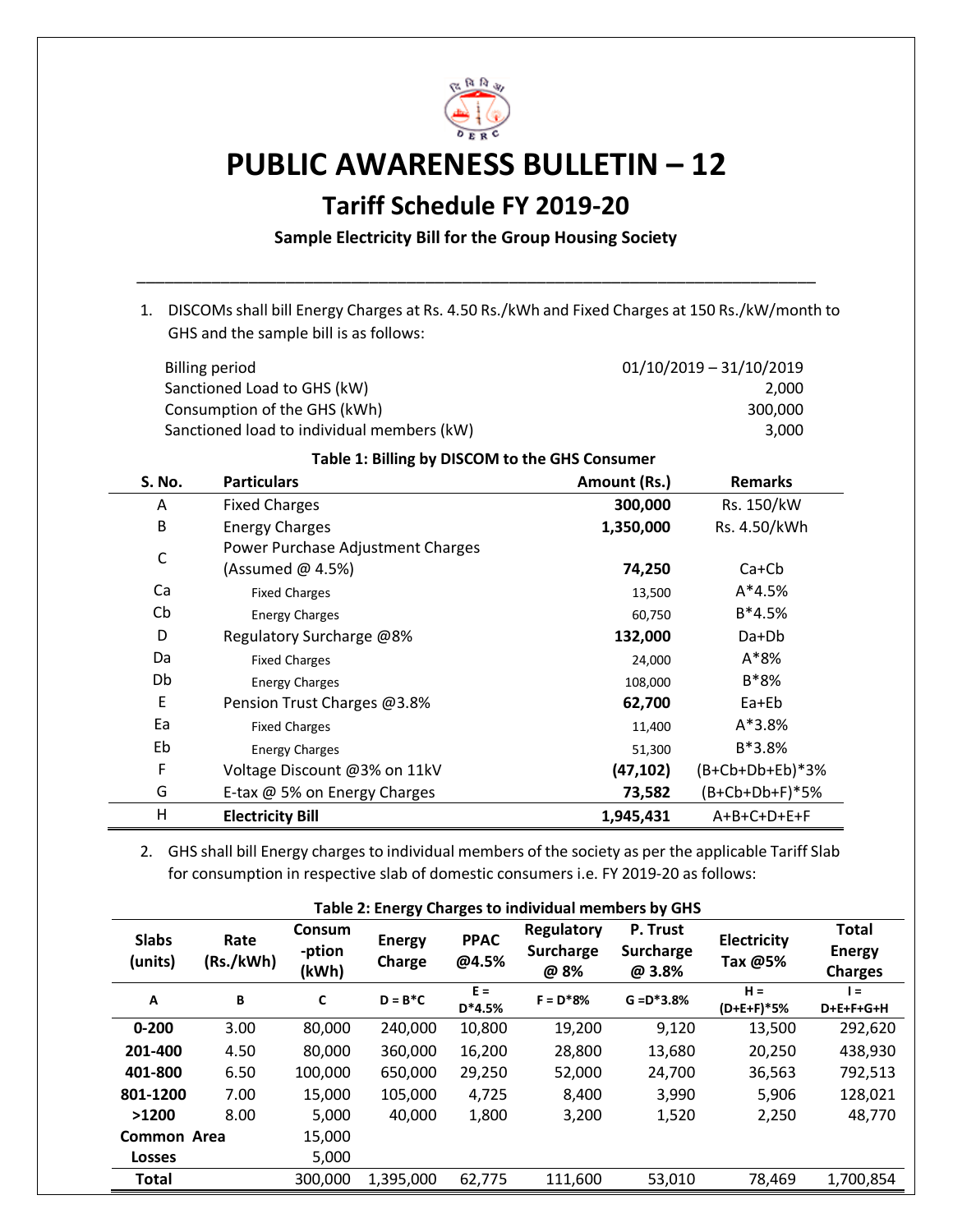- 3. It may be the case where the summation of the sanctioned load of the individual members is higher than the load sanctioned to the GHS at Single point delivery, the recovery of the fixed charges from the member shall be done as per the sanctioned load of the individual members.
- 4. Considering that the summation of individual members' sanctioned load is 3,000 kW and that there are two categories of sanctioned load at 4kW and 6kW and the common area load 100 kW, the fixed charges to be billed to all the individual members having the fixed charge at Rs.50/kW for 4kW sanctioned load and Rs. 100/kW for 6KW sanctioned load of the GHS in FY 2019-20 as follows:

| S.No. | <b>Particulars</b>              | <b>UOM</b> | <b>Units</b>        |                    |              | <b>Remarks</b> |
|-------|---------------------------------|------------|---------------------|--------------------|--------------|----------------|
| A     | <b>Total Sanctioned Load of</b> | kW         | 3,100               |                    |              | As per         |
|       | members and Common Area         |            |                     |                    |              | allocation     |
|       | (kW)                            |            |                     |                    |              | to the         |
|       |                                 |            |                     |                    |              | individual     |
|       |                                 |            |                     |                    |              | members        |
| B     | Common area load (kW)           | kW.        | 100                 |                    |              |                |
| C     | Members' allocated Load (kW)    | kW         | 3,000               |                    |              | $A - B$        |
|       | <b>Individual Member's</b>      |            | 4kW                 | 6kW                | <b>Total</b> |                |
|       | <b>Sanctioned Load</b>          |            |                     |                    |              |                |
| D     | No. of Consumers                |            | 510                 | 160                | 670          |                |
| F     | <b>Total Load</b>               |            | 2,040               | 960                | 3,000        |                |
| F     | Fixed Charges (Rs.)             | Rs.        | 102,000             | 96,000             | 198,000      | E * Fixed      |
|       |                                 |            | $(50 \times 2,040)$ | $(100 \times 960)$ |              | charge per     |
|       |                                 |            |                     |                    |              | kW             |
| G     | PPAC on fixed charges (4.5%)    | Rs.        | 4,590               | 4,320              | 8,910        | $F*4.5%$       |
| H     | <b>Regulatory Surcharge 8%</b>  | Rs.        | 8,160               | 7,680              | 15,840       | $F*8%$         |
|       | Pension Trust Surcharge 3.8%    | Rs.        | 3,876               | 3,648              | 7,524        | F*3.8%         |
|       | <b>Total Fixed charges</b>      | Rs.        | 118,626             | 111,648            | 230,274      | $F+G+H+I$      |

## **Table 3: Fixed charges to be recovered from the individual members**

5. Accordingly, the total billing to the individual members for the month is as follows: **Table 4: Total billing to the individual members**

| <b>Particulars</b>             | Amount (Rs.) |
|--------------------------------|--------------|
| Energy Charges (refer Table 2) | 1,700,854    |
| Fixed Charges (refer Table 3)  | 230.274      |
| <b>Total Charges</b>           | 1,931,128    |

- 6. The deficit or surplus in the charges recovered by the GHS from its individual members may be adjusted in the billing of the individual consumers on a pro-rata basis as per the consumption of electricity by the individual consumers. In this illustration above, the deficit is Rs. 14,303 (Rs. 1,945,431 – 1,931,128), which may be recovered from the consumers based on the electricity consumption of such individual members, i.e. over  $280,000$  kWh  $(3,00,000 - 15,000 - 5,000)$ . Refer Table-2. Accordingly, the per unit charge comes to Rs. 0.05/kWh (i.e Rs. 14,303/280,000 kWh)
- 7. Based on the above, the sample bill of an individual member of the society having consumption of 400 kWh at 4kW or 6kW of sanctioned load are as follows: